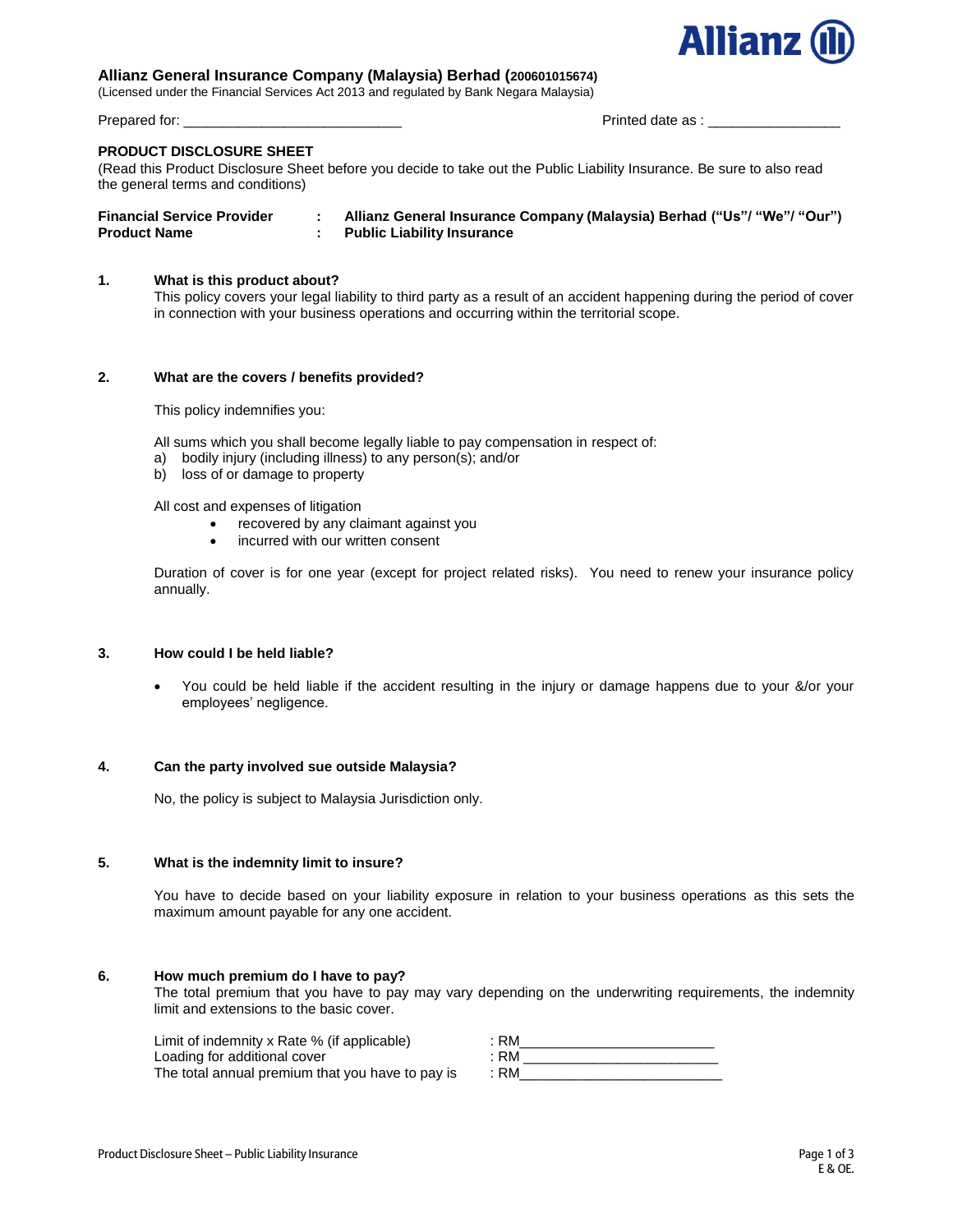

# **Allianz General Insurance Company (Malaysia) Berhad (200601015674)**

(Licensed under the Financial Services Act 2013 and regulated by Bank Negara Malaysia)

### **7. What are fees and charges that I have to pay?**

| Tvpe                                                                | Amount |               |  |
|---------------------------------------------------------------------|--------|---------------|--|
| Commissions paid to the insurance $\bullet$ 25% of premium<br>agent |        |               |  |
| Stamp duty                                                          |        | RM10.00       |  |
| <b>Services Tax</b>                                                 |        | 6% of premium |  |

## **8. What are some of the key terms and conditions that I should be aware of?**

Importance of disclosure

#### o **Non-Consumer Insurance Contract**

Pursuant to Paragraph 4(1) of Schedule 9 of the Financial Services Act 2013, if you are applying for this Insurance for purposes related to your trade, business or profession, you have a duty to disclose any matter that you know to be relevant to our decision in accepting the risks and determining the rates and terms to be applied and any matter a reasonable person in the circumstances could be expected to know to be relevant, otherwise it may result in avoidance of contract, claim denied or reduced, terms changed or varied, or contract terminated.

This duty of disclosure for Non-Consumer Insurance Contract shall continue until the time the contract is entered into, varied or renewed. **You also have a duty to tell us immediately if at any time after your contract of insurance has been entered into, varied or renewed with us, any of the information given is inaccurate or has changed.**

- Except for project risks less than 60 days, the annual policy is subject to Premium Warranty.
- You should not admit, offer, promise or pay the claimant without our written consent.
- You must inform the agent or us in writing on any material changes during the policy period so that the necessary amendments are endorsed to your policy.
- This insurance is subjected to 60 days Premium Warranty, i.e. premium due must be paid and received by insurer within sixty (60) days from inception. Failing which, policy is automatically cancelled and 60 days pro rate premium shall be entitled to insurer.

#### **9. What are the major exclusions under this policy?**

This policy does not cover :

- Liability assumed by agreement
- Liability to pay compensation under Worker's Compensation Act
- Liability in respect of loss or damage to your own property or property under your custody, care and control
- Liability caused by vibration
- Liability arising from fire, earthquake, explosion, flood, fumes, pollution and contamination
- Pure financial loss
- Fines, penalties, punitive and exemplary damages
- War risks and Act of Terrorism
- Radioactive and nuclear energy risks
- Claims arising from Asbestos

*Note: This list is non-exhaustive. Please refer to the sample policy contract for the full list of exclusions under this policy.* 

# **10. Can I cancel my policy?**

You may cancel your policy by giving written notice to us. Upon cancellation, you are entitled to a refund of the premium less premium based on our short period rates for the period of the policy which has been in force.